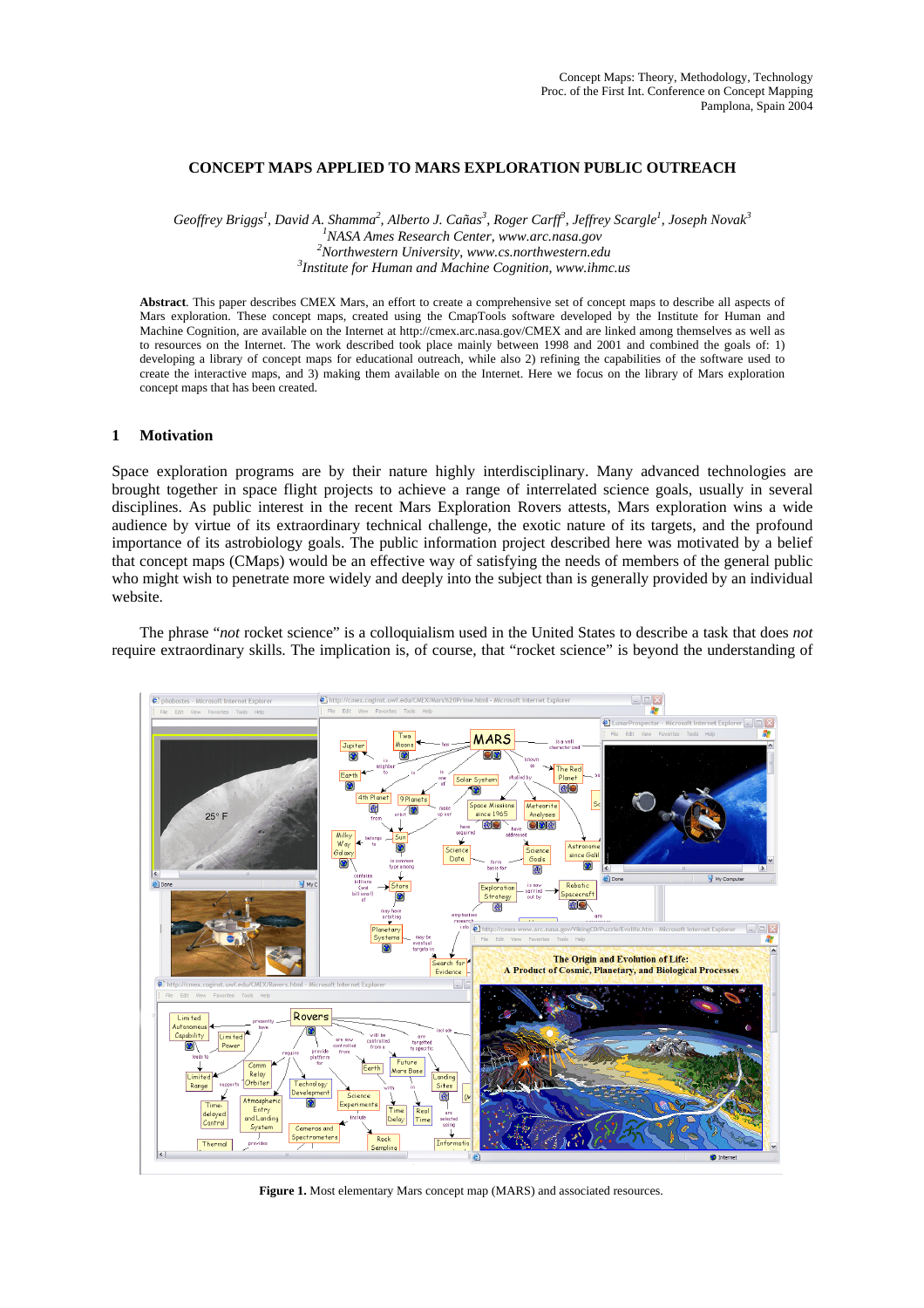mere mortals—an endeavor that approaches magic in its execution. Obviously this isn't true but, indeed, space missions are unusually complex and do require a considerable range of skills in many technical and scientific disciplines. It is through disciplined organization and experience developed over many decades (and which clearly still has room for improvement) that the necessary skills are brought together toward an end result that is frequently a source of great pride to the immediate project team and to the wider interested audience.

Because the now worldwide space exploration program addresses questions that attract keen interest far beyond the ranks of the participating scientists and, also, because the science disciplines and enabling technologies are so diverse, it is clear that the potential for educational outreach is large. This is especially so in the United States where scientific literacy is seriously lacking; as witnessed by the organized opposition to the teaching of biological evolution in schools. Although there is a mass of information about individual space missions and different aspects of space exploration available on the WWW, this information is not organized to allow an interested teacher or student to gain more than a shotgun perspective of the broad interdisciplinary field. Using the concept mapping software CmapTools (Cañas et al., 2004), a group from the Center for Mars Exploration (CMEX) at NASA Ames Research Center, in collaboration with the Institute for Human & Machine Cognition (IHMC), have sought to change this situation by creating "CMEX Mars," an ever-broadening tree of concept maps (totaling more than 100) on the subject of Mars exploration. This tree allows users to work their way from the most basic information to a level of detail that is intended to fully satisfy their interest. In principle, concept maps alone could provide unlimited detail but, because the Internet is now so rich in information it is much more efficient to supplement the concept maps with links to the most informative sites on the Internet. Thus, the concept maps are intended to provide summary information at different levels of detail as well as an organized list of Internet links to allow further penetration.

| <b>Exploring Mars</b>                                                                                                                                                                                                                                                                                                     | <b>Science</b>                                                                                                                                                                                                                  | Geology                                                                                                                                                                                                                                      | <b>Geologic Processes</b>                                                                                                                                                                                                                                                    | <b>Climate</b>                                                                                                                                                                                       |
|---------------------------------------------------------------------------------------------------------------------------------------------------------------------------------------------------------------------------------------------------------------------------------------------------------------------------|---------------------------------------------------------------------------------------------------------------------------------------------------------------------------------------------------------------------------------|----------------------------------------------------------------------------------------------------------------------------------------------------------------------------------------------------------------------------------------------|------------------------------------------------------------------------------------------------------------------------------------------------------------------------------------------------------------------------------------------------------------------------------|------------------------------------------------------------------------------------------------------------------------------------------------------------------------------------------------------|
| <i>In</i> Mars Introduction<br><b>我Planet Mars</b><br><i>a</i> Mars Exploration<br>Meteorites from Mars<br>#Myth & Science Fiction                                                                                                                                                                                        | 鼎 Science Goals<br><b>鼎</b> Comparative<br>Planetology                                                                                                                                                                          | 鼎 Geologic History<br>鼎 Geochronology<br>鼎 Gravity Field<br>鼎 <sub>Magnetic Fields</sub><br>鼎Earth's Moon<br>鼎 Gamma Ray<br>Spectroscopy<br>Recent to Current<br>Water Activity<br>Surface Chemistry<br>鼎 Surface Layer                      | ※Impacts<br><b>或</b> Volcanism<br><b>露Tectonism</b><br><b>露</b> Valles Marineris<br>鼎Polar Caps<br><b>縁</b> Outflow Channels<br><b>或</b> Valley Networks<br><b>鼎</b> Paleolakes<br>露Recent to Current<br><b>Water Activity</b><br>x <mark>h</mark> New Martian<br>Landscapes | 鼎 Climate History<br>级 Mars Atmosphere<br>鼎Earth's Atmosphere<br>鼎 General Circulation<br>រីវិះDust Storms<br>鼎Polar Caps<br>鼎 <sub>Ozone</sub><br>品 Long Term Changes in<br>Orbital Spin & Dynamics |
| <b>History of Water</b>                                                                                                                                                                                                                                                                                                   | <b>Search for Evidence of</b>                                                                                                                                                                                                   | Life                                                                                                                                                                                                                                         | <b>Where to Search</b>                                                                                                                                                                                                                                                       | <b>Candidate Landing Sites</b>                                                                                                                                                                       |
| <sup>露</sup> History of Water<br>舉 Ancient Groundwater<br><b>或</b> Modern Groundwater<br>鼎 Ancient Surface Water<br>■ Outflow Channels<br><b>鼎Paleolakes</b><br>■Valley Networks<br>载Long Term Changes in<br><b>Orbital Spin &amp; Dynamics</b><br><b>最</b> Water Functions<br><b>最</b> Water2<br><b>鼎</b> Water Molecule | I ife<br>Search for Evidence of<br>l ife<br>鼎 Planetary Protection<br>រើវិMars Meteorites<br>鼎 Astrobiology: The Study<br>of Life in the Universe                                                                               | 鼎Life on Earth<br>짧Essential<br>Requirements<br><b>最Life</b><br><b>最Tree of Life</b><br>nity of Life<br>鼎Limits of Life<br>森 <sub>Water Functions</sub><br>鼎Microbial Fossil<br>Record<br>រើរិ Micro-organisms                               | <b>最Modern Groundwater</b><br>Recent to Current<br><b>最</b> Water<br>露Recent Volcanism<br>Subsurface Exploration<br>品 Deep Access                                                                                                                                            | <b>綿</b> Site Selection<br>鼎Landing Site Hazards<br>鼎 Gusev Crater<br>鼎Terra Meridiani<br>鼎 <sub>Apollinaris</sub><br>热Eos Chasma                                                                    |
| <b>Robotic Missions</b>                                                                                                                                                                                                                                                                                                   | <b>Orbiters</b>                                                                                                                                                                                                                 | Landers, Rovers, Sample                                                                                                                                                                                                                      | <b>Other Missions</b>                                                                                                                                                                                                                                                        | <b>Human Missions</b>                                                                                                                                                                                |
| <b>或</b> Interplanetary<br>Spaceflight<br>都 Mars Space Missions<br>级 Deep Space navigation<br>器Robotic Outposts<br>鼎Planetary Protection<br>鼎Post 2003 Mission<br>Plans                                                                                                                                                   | <b>鼎</b> Orbiters<br><i>นี</i> ๊ะ Mariner 9 1971<br>器Viking Orbiters 1976<br>Mars Observer 1992<br>鼎Mars Global Surveyor<br>1996<br>森Mars Climate Orbiter<br>1998<br>Mars Odyssey 2001<br>Mars Express 2003<br>鼎Post 2003 Plans | <b>Return</b><br>鼎Landers<br>鼎 <sub>Rovers</sub><br><i>นี้</i> \$Sample Return<br>盘Viking Landers 1976<br>₩ars Polar Lander<br>1998<br>₩Pathfinder 1996<br>វ <b>ីរ</b> Sojourner 1996<br><sup>K</sup> Mars Exploration<br><b>Rovers 2003</b> | <b>或</b> Airborne Platforms<br>盘Airplanes, fixed wing<br>盘Mars Aerodynamics<br>级 Subsurface Exploration<br>歸Deep Access<br>과Post 2003 Plans<br>Reportic Outposts                                                                                                             | 级 Human Exploration<br>级 Eventual Habitation<br>₩Habitability Goals<br>มีริ Cultural value<br>鼎 Economic Value<br>鼎NAS Committee Report                                                              |
| <b>Technology</b>                                                                                                                                                                                                                                                                                                         | <b>In Situ Resources</b>                                                                                                                                                                                                        | <b>Other Considerations</b>                                                                                                                                                                                                                  |                                                                                                                                                                                                                                                                              |                                                                                                                                                                                                      |
| <b>最Technology</b><br>Development<br>级 Aerocapture<br>뺣Power<br>Surface Mobility<br>跟Autonomous &<br><b>Adaptive Operations</b><br>Autonomous Control<br><sup>15</sup> "Remote Agent"<br>器Biology-based<br>Technologies<br>鼎 <sub>Image</sub> Processing<br>载Pixel Array                                                  | <b>Ma</b> In Situ Resource<br>Utilization<br><b>热</b> Atmosphere<br>Rocket Propellant<br>Surface Chemistry<br><b><i>វីធី</i> Minerals</b><br>鼎Ores<br>级Building Materials                                                       | 鼎Earth Analog Studies at<br><b>Haughton Crater</b><br>Practical Calendar for<br>Mars                                                                                                                                                         |                                                                                                                                                                                                                                                                              |                                                                                                                                                                                                      |

**Mars Exploration Concept Map Contents** 

**Figure 2.** A full listing of all the Mars concept maps.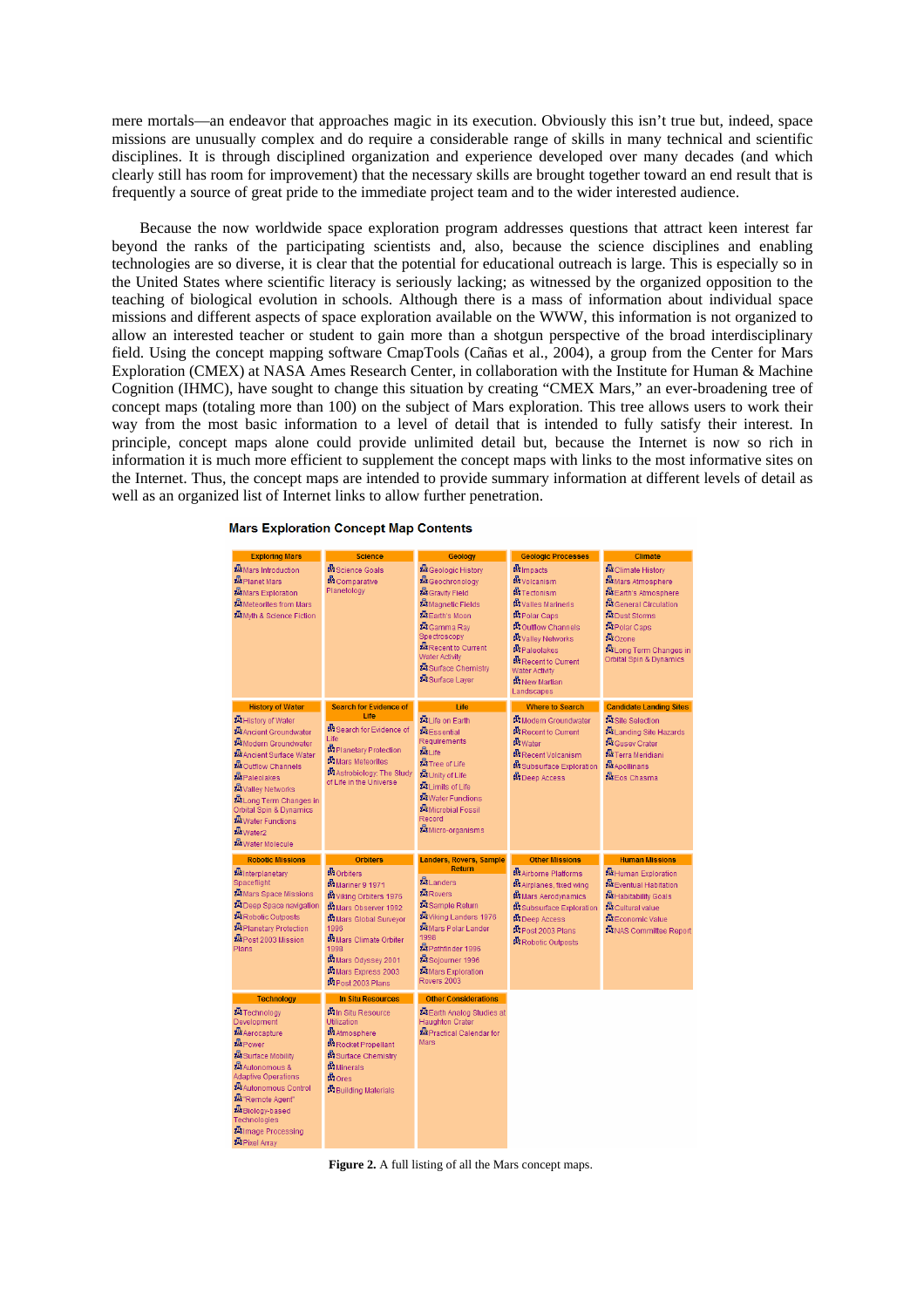# **2 Approach**

The CMEX Mars concept maps are structured in a hierarchical form with the most general map, the MARS concept map shown in Figure 1, at the apex of the pyramid. An index to the set of concept maps is provided as a simple listing, shown in Figure 2, because the set of concept maps far exceeds the number that can be displayed in the form of a high level concept map sized to fit on a typical computer monitor.

## *2.1 Single Map Display*

In principle, the entire set of concept maps could be linked into one giant concept map but this is a problem when working in two dimensions and with the display capabilities of a computer monitor. In creating the concept maps using an ordinary desk top computer (a Mac) with a modestly sized monitor (17 inch), the scope of an individual map is constrained to contain no more than about 30 concepts. This assumes that one wishes (as the author of the Mars concept maps does) to be able to see the entire concept map without the need to scan beyond the borders of the screen.

Typically, each concept map is linked to a number of others so that the total number of paths that may be followed according to the particular interest of the user is *very* large. Links are activated by clicking on an icon attached to the concept in question.



**Figure 3.** Geologic history (example of detail-level 1 science).

Figures 3 and 4 show examples of the increasing levels of detail that are provided by the concept maps. Thus far, the concept maps have been made to cover three levels of detail (Figure 5). The information content of a given map at the greater levels of detail is similar to what would be contained in the abstract to a science paper, that is, a basic summary that in most cases is expected to meet the interest of a general user.

As a practical matter, in order to maintain the legibility of the concept maps, the links between concepts (i.e., the linking phrases on the concept map itself, *not* the link between concept maps) are limited to the most important, and the layout of the maps inevitably tends toward a tree-like form. Figure 6 shows such a concept map. Figure 7 shows one that is less tree-like, capturing the inherent strength of the concept mapping form of information presentation. To some extent legibility issues may limit the value of the concept maps because, of course, it is the linkages that make a concept map more powerful than a simple PowerPoint-like listing. This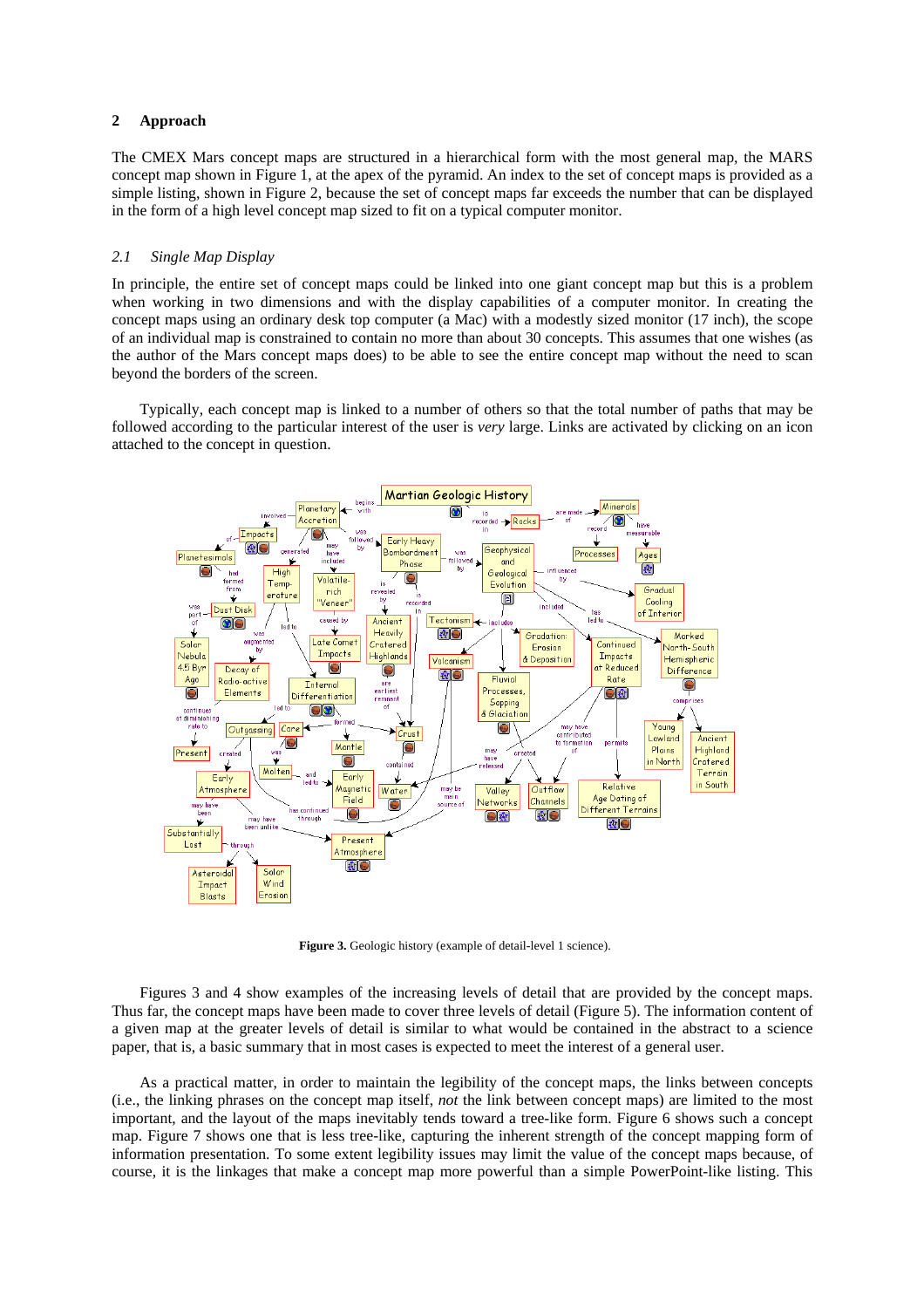

**Figure 4**. Volcanism on Mars (example of detail-level 2 science).

limitation is offset by the software links that are provided by clicking on the icons attached to concepts. These links effectively introduce a third dimension to the otherwise two-dimensional concept maps.

Also, toward providing visual ease in using the concept maps, a lot of thought and trial and error went into the colors and fonts used in their design. In principle, color can be used to provide additional information but we have decided to forego that opportunity for the sake of overall simplicity. Whether we were successful in our choices is a matter of individual taste.

We have also considered the use of images as an integral part of the concept maps both to provide information and to add visual interest to the maps. Thus far, given that we have already taken advantage of most of the 'real estate' available on each map, we have not been able to add images in a way that avoids clutter. Images associated with the concepts, therefore, have to be retrieved by clicking on the icons.



Figure 5. Recent volcanism on Mars (example of detail-level 3 science).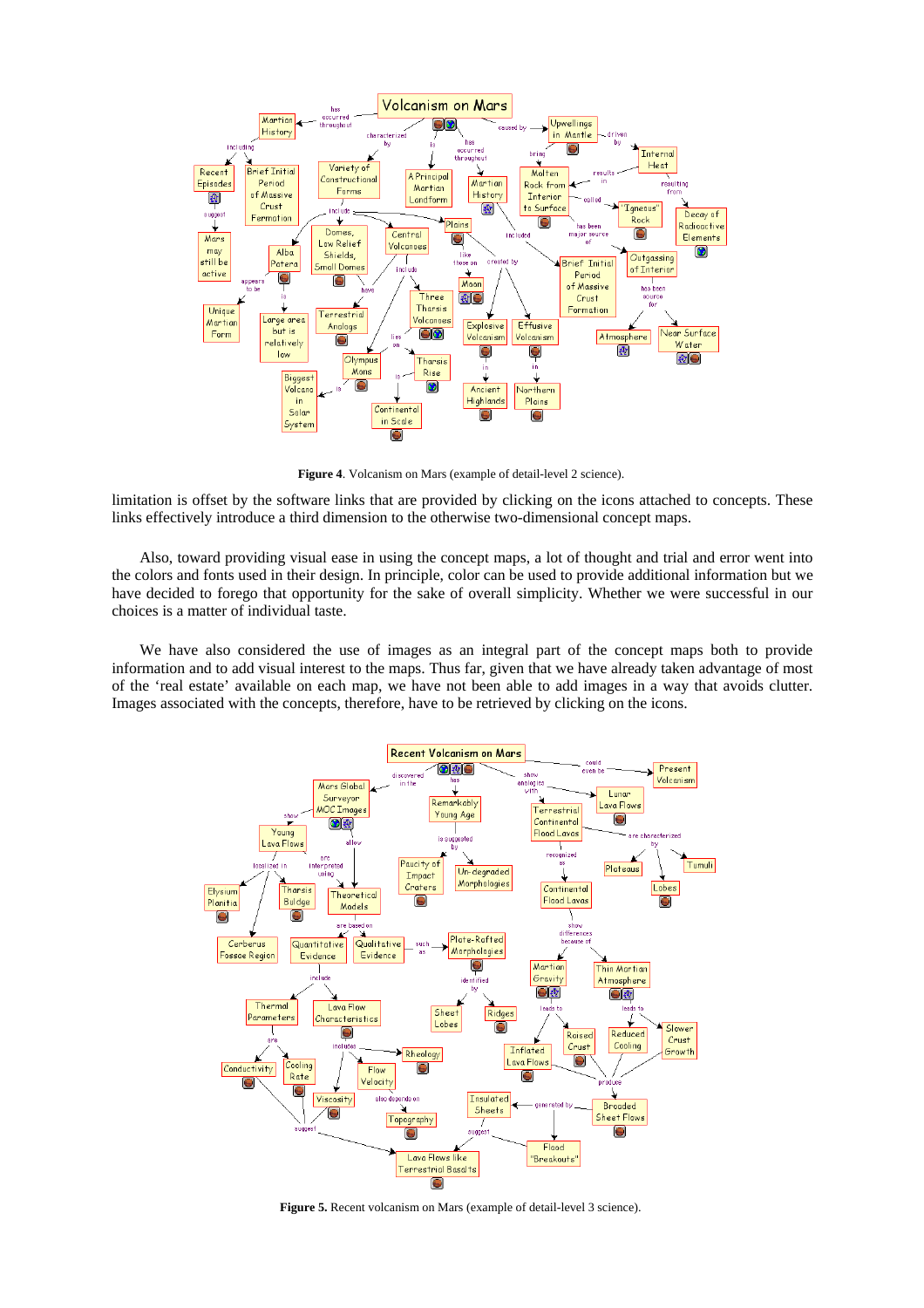

Figure 6. Ozone (concept map that is generally tree-like in structure).

### *2.2 Live Web Reflections*

As this work was part of an international educational outreach, we had little knowledge of the end user (the students and teachers) computer speed, or even platform. This also meant we could not assume that a school would have any access to the World Wide Web (WWW) or that it could support infrastructure to connect via an intranet. Conversely, if a school *did* have the networking resources, we wanted to enable them with as much concept mapping tools as possible.

To facilitate this, we created an HTML application that could be distributed as a set of web pages on a CD-ROM. A thin client allowed the creation of a single, multiplatform, shared partition CD-ROM. The CD



**Figure 7**. Fundamental questions of astrobiology concept map that is less tree-like in structure.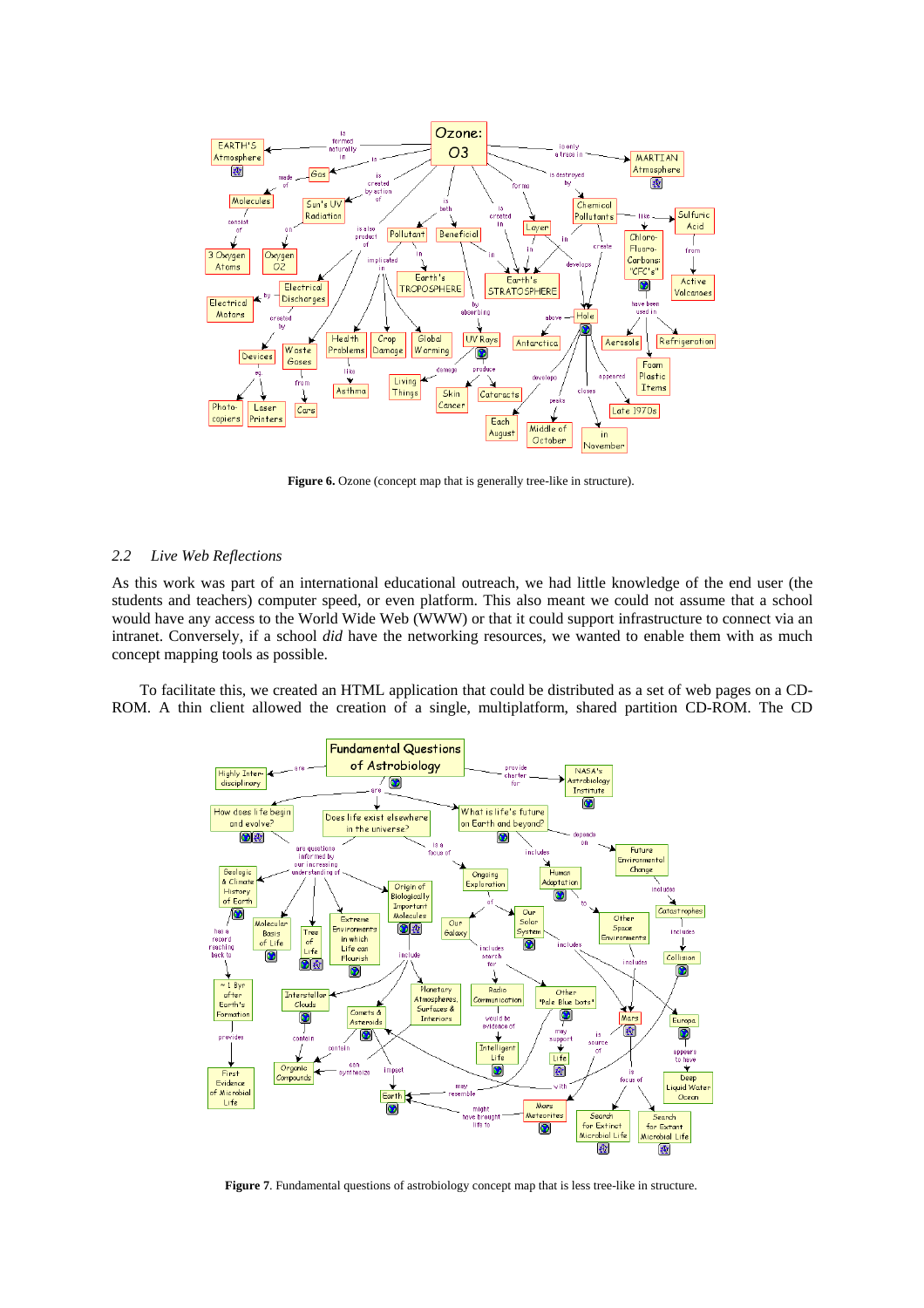contained some 500 MB of Mars Orbiter Camera (MOC) images as well as several QuickTime Movies. With the concept maps as a thin client, we could easily share the maps and supporting multimedia on a single CD-ROM.

With maps being built in the modeling toolkit, we designed a special module for the toolkit in order to prevent concurrency problems. Map builders work and build maps in the same environment while web content is synchronized automatically by the tool. Deploying the CD itself was simply, and quite literally, distributing the website on a CD. Auto-start functionality launched the 'home' page when the disc was inserted into the computer.

### **3 Internet Links**

A key feature of the IHMC CmapTools software is its ability to allow concepts to be linked directly to relevant sites on the Web. There is no limit to the number of sites that a single concept may link to; these sites are identified in a drop-down list after clicking on the Internet icon attached to a given concept (Figure 8). The Internet icon pictures the Blue Planet Earth. (The CMap in Figure 7 shows many such icons.) Each concept map has many Internet links (~1000 in total for this project) to sites where yet more detail is available on the subject (i.e., concept) in question. In this way the Mars concept maps are intended to provide access to a complete library of information to satisfy many nonprofessional needs.

## *3.1 Local and Remote Links*

In addition to Internet links, the concept maps incorporate many links to material contained on the same server as the concept maps themselves, and that were included in the CD to allow students to build new maps from them. This material includes a variety of NASA reports, video clips, and an *interactive* Martian calendar. (Many have been proposed over the years—we, of course, like ours best.) The icon for these links pictures the Red Planet Mars. (The CMaps in Figures 3, 4, and 5 show many such icons.)

The Mars exploration concept maps are available on a server located at the NASA Ames Research Center in California. The CmapTools software used to generate the concept maps automatically saves a version of the new concept map in HTML format so that it can be accessed, in effect, as an interactive image. This allows users to browse the concept maps and directly link to the many websites to which the maps provide a portal.<sup>1</sup>

One of the challenges of establishing a web-based concept map library covering an active research area is the need to keep it up-to-date in light of new discoveries from data acquired by the various spacecraft orbiting and landing on Mars. The concept maps themselves require relatively infrequent updates because most provide basic information that changes relatively slowly. Given how much new data about Mars is being returned by spacecraft and how avidly the planetary science community devours that data, discoveries are made and new insights developed at an impressive rate. Some of these new developments lead to the need to amend one or more of the concept maps but, more generally, the new information can be incorporated by adding a new link to a site on the Web.



**Figure 8**. A close up of a set of links. Icons provide a menu of links to other concept maps and resources.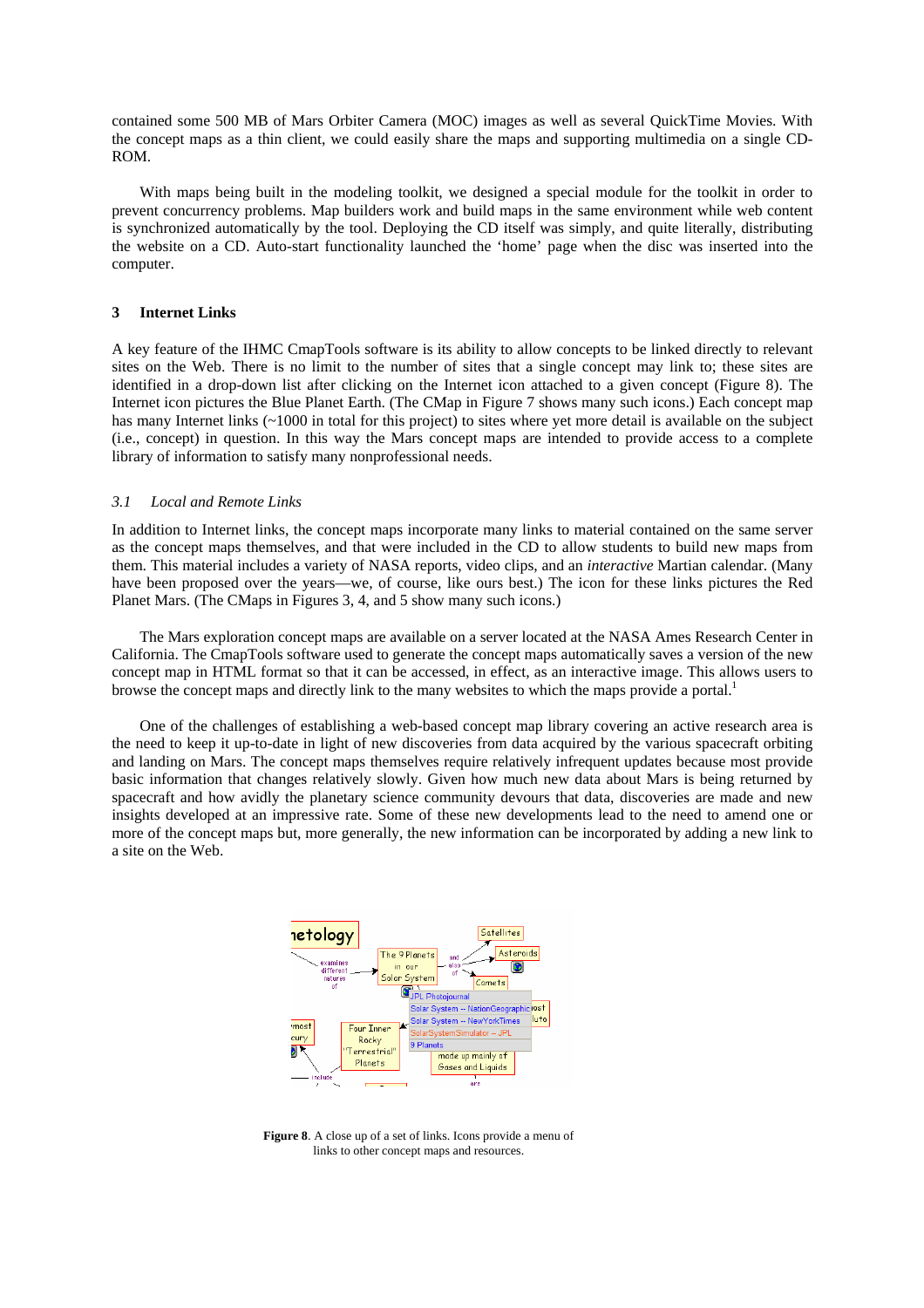#### *3.2 On Searching and Indexing*

Concept maps provide a top-down browsing tool through the knowledge model. It has been shown that subjects can browse through these well-formed maps with less difficulty when compared to standard web pages (Carnot, Dunn, Cañas, Graham, & Muldoon, 2001).

The act of web browsing has been replaced lately with large scale search engines. That is, many web users rely on the large scale server farm indexing billions of web pages for them. Toward this end, the average search query, from a recent study, is 2.2 words (Spink, Wolfram, Jansen, & Saracevic, 2001). Google's popularity emerged largely due to their ranking system. Google's PageRank (Page, Brin, Motwani, & Winograd, 1999) is based on counting the number of hyperlinks pointing to the search candidates. The more links pointing to a website, the closer to the top of the search result list it appears. For example, the search in Google for "Mars Exploration" returns 1.3 million pages at the time of this article. The CMEX home page appears at the top, second to the Jet Propulsion Lab. The problem with the approach of most of the large scale search engines is they return the global maximum and are not built to return context specific relevant pages. Large search engines reflect the general familiarity of people across all ages and education levels (Shamma, Owsley, Hammond, Bradshaw, & Budzik, 2004); and as a result of their specific nature, many of the concept maps are ignored.

The maps represent a knowledge model; a well-formed set of linked concept maps and associated resources (Cañas, Hill, & Lott, 2003). Much work has progressed on how to link, index, and establish ranking for searching concept maps as well as the links to media, web pages, and documents they contain (Carvalho, Hewett, & Cañas, 2001; Leake et al., 2003). In particular, we continue researching how to leverage the topology and semantics of concept maps to index the maps and to search for information relevant to a map. This work is available in CmapTools and we are actively exploring its introduction into the HTML content.

## **4 Knowledge Modeling by the Expert**

A characteristic of the CMEX set of concept maps and associated resources is that navigation takes place by browsing the CMaps constructed by an expert on the domain. Successful capture and sharing of human expertise depends on the ability to elucidate the experts' understanding of a domain, to represent that understanding in a form that supports effective examination by others, and to make the encoded knowledge accessible when it is needed in the future. This knowledge elicitation process is usually carried out by a knowledge engineer interviewing the expert, and is such a daunting challenge that it is referred to as the "knowledge acquisition bottleneck" (Buchanan & Wilkins, 1993; Hayes-Roth, Waterman, & Lenat, 1983) within the expert systems



**Figure 9**. A map of maps.

 $1$  The maps are available at  $\frac{http://cmez.arc.nasa.gov}{}$ , and mirrored at http://cmex.ihmc.us.